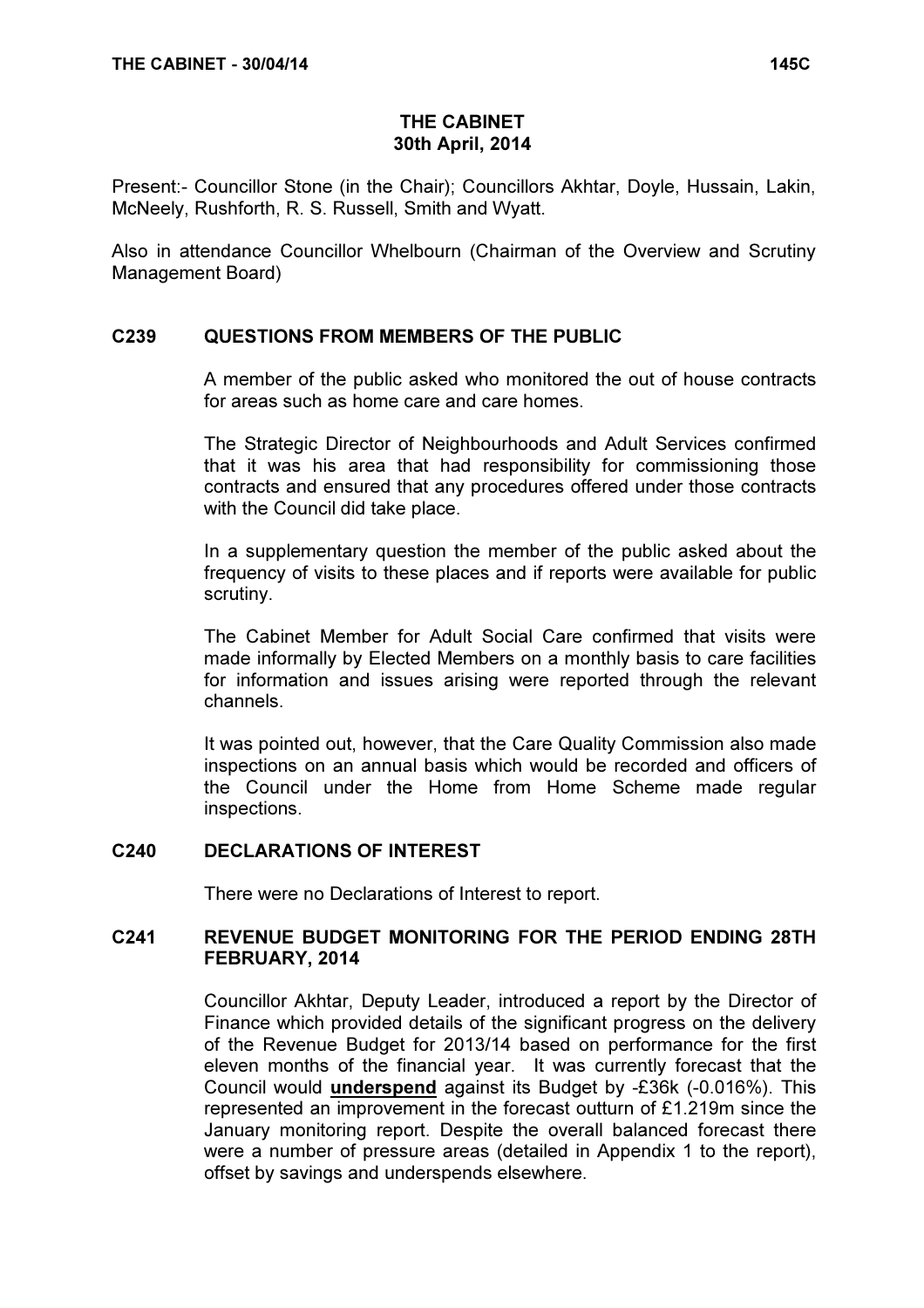Delivery of this very positive forecast outturn would not have been possible without the early implementation of Cabinet's Budget Strategy to bring spend back in line during the financial year. This included both the implementation of the in-year moratorium on non-essential spend (October 2013) and the release of 126 staff through Voluntary Early Retirement/Voluntary Severance (VER/VS). Implementation of the moratorium on non-essential spend had adversely impacted on some services ability to deliver income targets (most notably ICT services), however, overall a slight underspend was still forecast.

Members were asked to note that meetings continued to take place with the Clinical Commissioning Group (CCG) with regard to levels and timing of Continuing Health Care (CHC) funding. Details of progress to date were included within this report.

It was proposed that the next budget monitoring report would be the Council's 2013/14 Outturn Report which was to be presented to Cabinet in June once the Council's Statutory Unaudited Financial Statements have been prepared.

Resolved:- (1) That the significant achievement of a balanced forecast outturn be noted.

(2) That the progress made to date in respect of Continuing Health Care negotiations be noted.

# C242 INTEGRATED YOUTH SUPPORT SERVICE - PERFORMANCE REPORT RAISING PARTICIPATION AND NOT IN EDUCATION, EMPLOYMENT AND TRAINING

 Councillor Hussain, Cabinet Member for Communities and Cohesion, introduced a report by the Strategic Director of Children and Young People's Services, which provided an update on the progress achieved by the Integrated Youth Support Service and its partners in relation to progression and retention in learning and employment for young people academic age 16 to 18.

The report set out in detail the progress made against targets, comparisons with statistical neighbours and the national picture, NEET performance, raising participation in the academic age 16 and 17 and learning routes in the academic age 16-18.

Resolved:- (1) That the progress made on improving progression and retention in learning for young people of academic age 16 and 17 in relation to raising the Participation Age be noted.

(2) That the continued reduction in the percentage of young people not in education employment and training (NEET) be noted.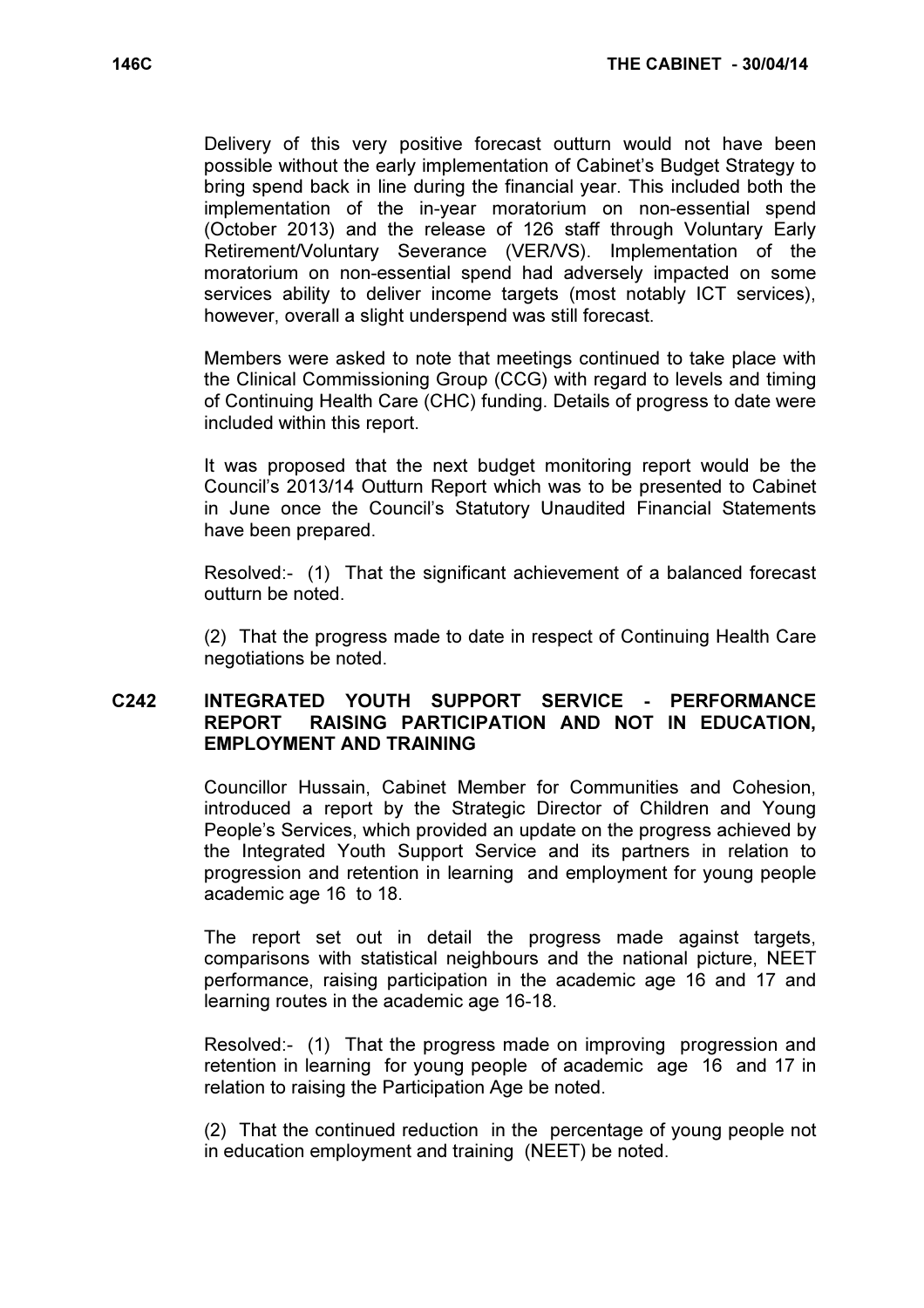### C243 TEENAGE PREGNANCY UPDATE

 The Leader introduced a report by the Director of Public Health which provided an update on the progress of reducing Teenage Pregnancy rates in Rotherham.

Over the last five years Rotherham had made a significant impression on this very ambitious target. The annual teenage pregnancy rate had fallen to its lowest in the period 1998-2012 to 30.0 conceptions per 1,000 females aged 15-17 (2012). This represented a 26.7% decrease since the 2011 rate of 40.9. Rotherham's 2012 rate was the lowest rate in South Yorkshire and was close to the England rate of 27.7 (and to Rotherham's 2010 target of 28.3).

The reduction in teenage pregnancy in Rotherham was commendable, and had been delivered with the support of a range of high quality services and provision. The challenge now was to build on progress without ring-fenced funding and during a period of budgetary challenge. In order to support this, Rotherham had sought to ensure this was steered by a comprehensive Teenage Pregnancy Plan. Although there was no current national strategy to drive this agenda, Coalition Government Policy had reiterated its commitment to reducing teenage conceptions linking this to the implications of teenage parenthood with child poverty and this was also echoed by local strategies and plans.

Rotherham Public Health Team along with partners had developed a local Teenage Pregnancy Plan to continue to monitor progress and to ensure that services were reaching the most vulnerable young people presenting as teenage parents. Young women presenting as pregnant have increasingly complex health, wellbeing and social issues and over a third were NEET. The majority of young women were from Rotherham's most deprived neighbourhoods.

Resolved:- (1) That the progress in the reduction of the Teenage Pregnancy rate in Rotherham be noted.

(2) That the progress that has been achieved be recognised by a variety of projects and services that are currently subject to significant cuts in funding.

### C244 AREA ASSEMBLY & AREA ASSEMBLY CO-ORDINATING GROUP **MEETINGS**

 Councillor McNeely, Cabinet Member for Safe and Attractive Neighbourhoods, introduced a report by the Strategic Director of Neighbourhoods and Adult Services, which detailed how consideration had been given to the Area Assembly and Area Assembly Co-ordinating Groups Terms of Reference and Article 12 of the Council's Constitution with Area Assembly Chairs and the individual Area Assembly Coordinating Groups.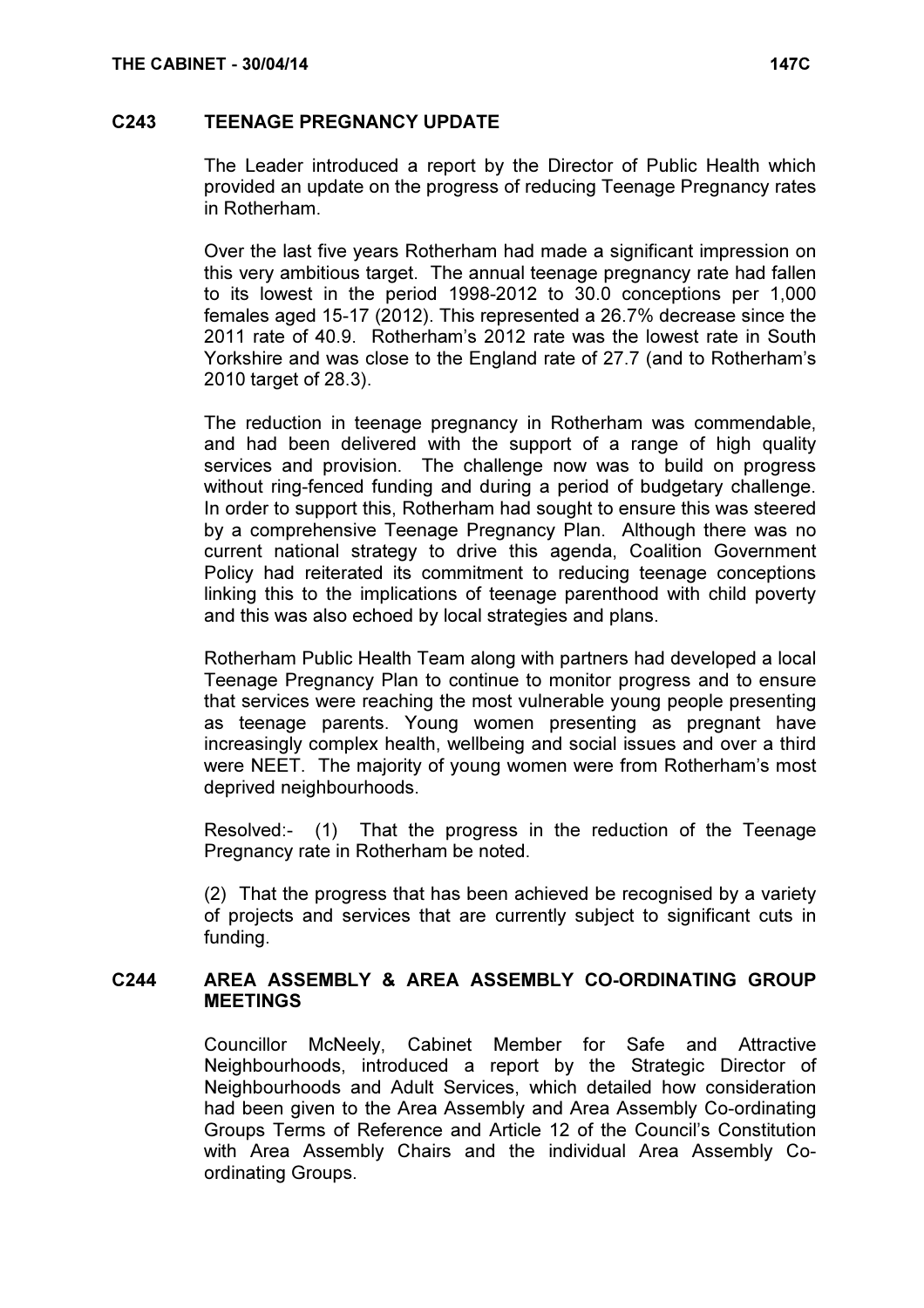An update was provided to Area Assembly Chairs meeting on 20th January, which set out a number of proposed changes. The proposed changes set out in this report reflected feedback from Area Co-ordinating Groups and the Area Chairs meetings held in September and November, 2013 and at the meeting held on 20th January, 2014.

Cabinet Members were made aware of the need to ensure that the relevant approvals were sought as some of the delegations for revisions could be made by the Executive and others were delegated to full Council.

(1) Resolved:- That the contents of the report be noted and the amendments that referred to the executive functions be approved.

### (2) Recommended:- That the amendments referring to nonexecutive functions be approved.

### C245 USE OF VOLUNTEERS

 Councillor Akhtar, Deputy Leader, introduced a report by the Director of Human Resources which detailed how the use of volunteers presented the opportunity to utilise skills of community members to improve the environment in which they lived and the services that they and their families accessed.

A survey of Council managers highlighted the positive input that volunteers already made to a range of services and these were illustrated in the report.

The benefits of volunteering included:-

- Utilising talent within our communities to enhance service delivery.
- Helping people to help themselves and involve more members of the community directly with the services they receive.
- Enabling people to participate and increase the sense of civic pride by supporting fellow community members and the Borough as a whole.
- Increasing diversity within the organisation.
- Enhancing the skills and employability of individuals who volunteer including unemployed people.
- Bringing in new perspectives and those of service users that could positively influence service delivery.

In addition to volunteering opportunities that were directly managed by the Council, there were significant opportunities to work with community, voluntary or faith groups to promote local activity which supported and enhanced Council service delivery.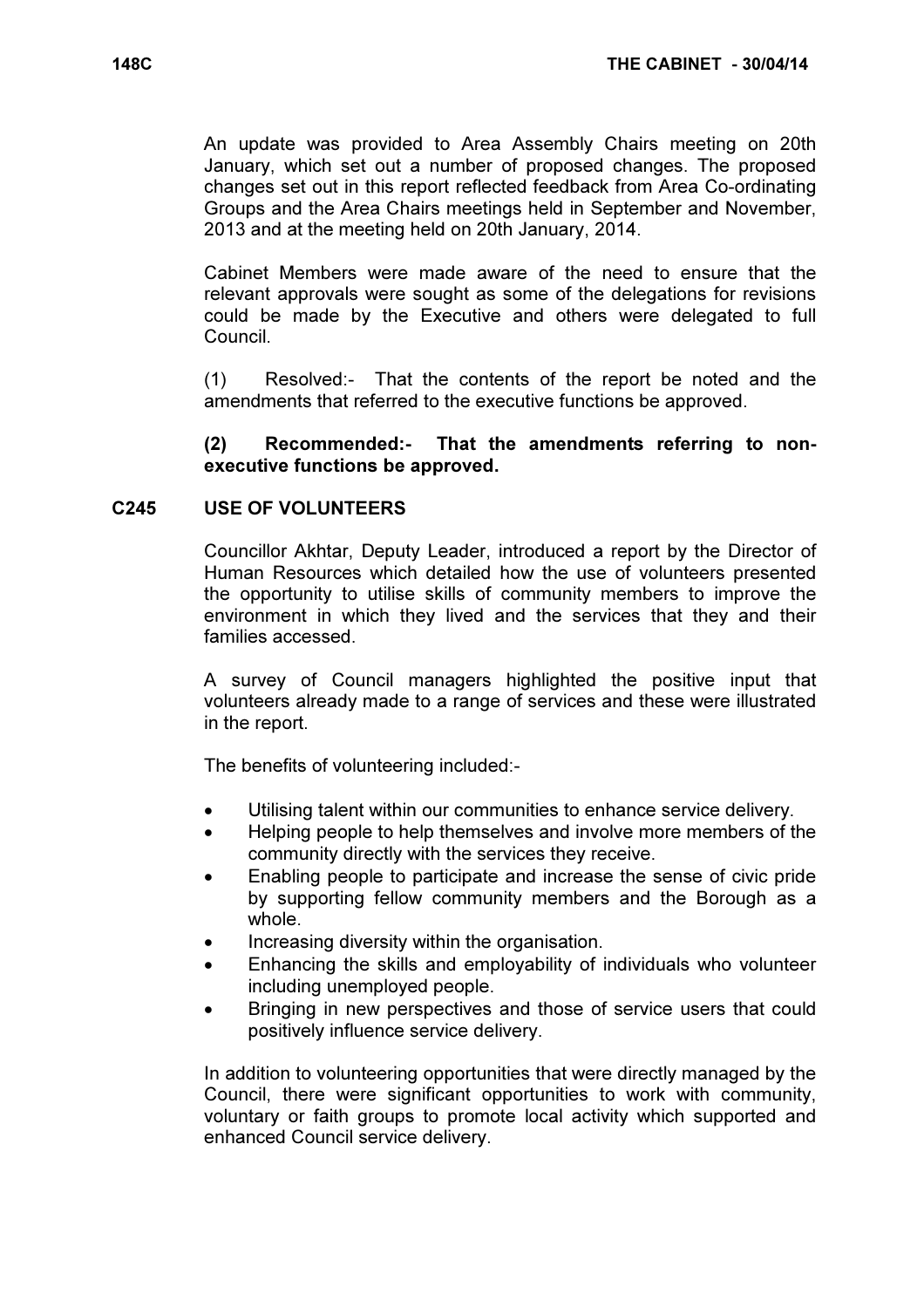Gateshead Council were writing to all Councils seeking support for a National Volunteers Month in June, 2014. Joining in Gateshead's campaign would offer a focus for using that month to promote existing volunteering opportunities and new opportunities that services may wish to offer.

Cabinet Members welcomed the opportunities for volunteering across the Borough and suggested that all Elected Members be involved in some form of volunteering capacity during June, 2014.

It was also suggested that careful consideration be given to the management of the volunteering process to ensure it was less bureaucratic.

Resolved:- (1) That the opportunities for volunteering across the Borough be supported.

(2) That Gateshead Council be joined in supporting a National Volunteers Month in June 2014 and promote volunteering opportunities at this time.

# (THE CHAIRMAN AUTHORISED CONSIDERATION OF THE FOLLOWING URGENT ITEM IN ORDER TO PROVIDE AN UPDATE ON PROGRESS AND THE KEY THEMES THAT WERE EMERGING)

# C246 INTERIM REPORT IN RESPECT OF CHILDREN'S CENTRES PUBLIC **CONSULTATION**

Further to Minute No. 167 of the meeting of the Cabinet held on  $15<sup>th</sup>$ January, 2014, Councillor Lakin, Cabinet Member for Children, Young People and Families Services, introduced a report by the Strategic Director of Children and Young People's Services, which detailed the public consultation concerning the proposals which opened on 3<sup>rd</sup> February 2014 and which were due to close on  $30<sup>th</sup>$  April 2014 at 5.00 p.m. after the statutory period of consultation.

This report presented an update on some of the key and recurring themes emerging from the consultation process to date from the comments received at the public consultation events. However, these would need to be considered and verified in light of a full detailed analysis of the consultation responses and completion of the Equalities Assessment.

It was noted that emerging feedback on the proposed geographical distribution of Children's Centres suggested a further two buildings were proposed to stay open. Children and families further away from the buildings would be reached by Children's Centre outreach workers and other service providers delivering services from local community buildings.